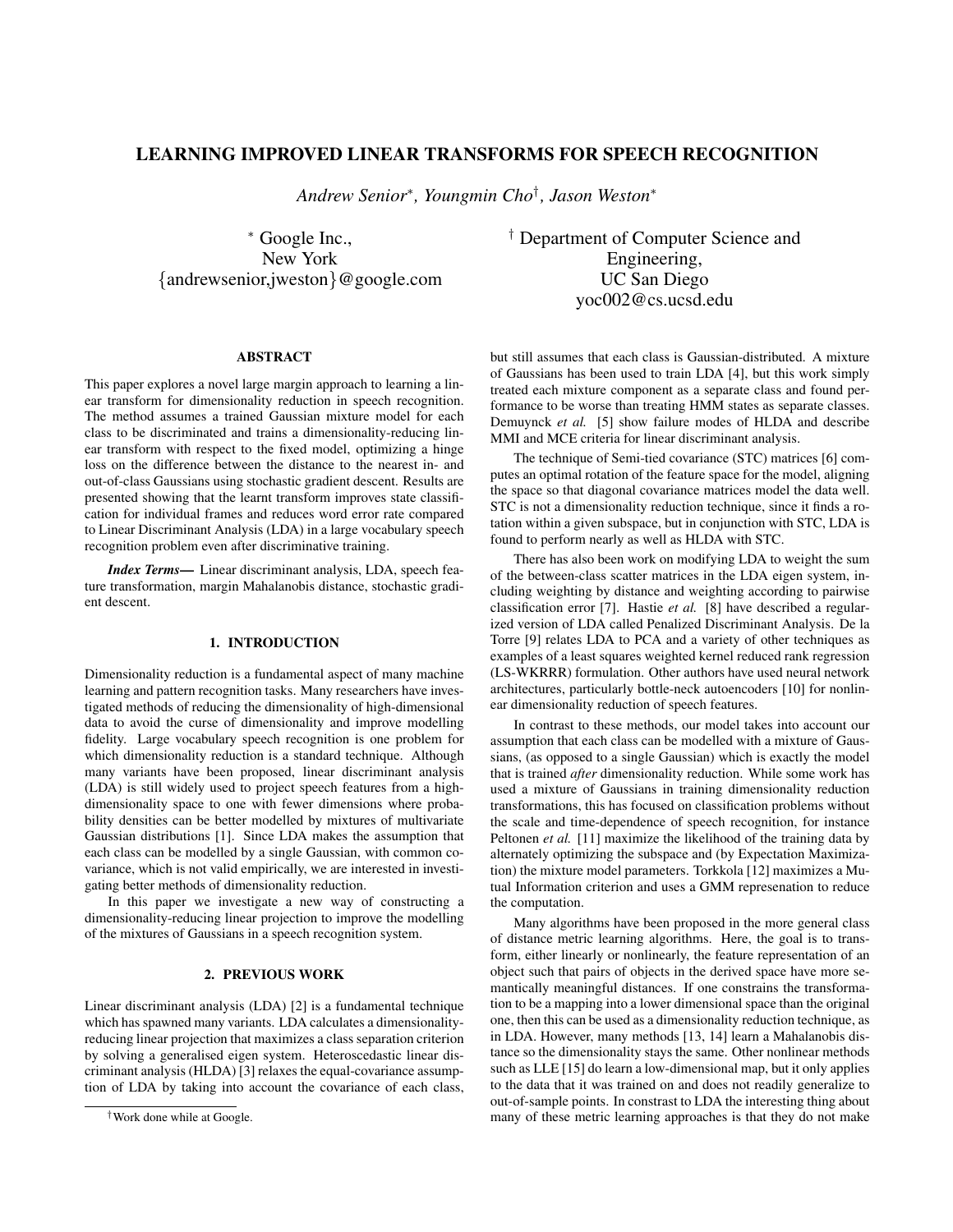a single Gaussian per-class assumption. Typically, metric learning trains on pairs of examples, and concentrates not on all pairs of distances, but only enforcing that points in the same class that are also near each other (by finding the  $k$  nearest neighbors in input space) should be mapped close to each other. As we will see, this approach is related to the method we use in this work.

#### 3. ALGORITHM

Contrary to LDA, we start with the assumption that each class in our labeled training set will be modelled with a *mixture* of Gaussians. Our aim is to find an optimal linear mapping  $A \in \mathbb{R}^{d \times D}$ from the original  $D$ -dimensional space to the lower  $d$ -dimensional space where Gaussian mixture modelling will be performed. To do this, we first assume that *we already have an initial matrix* A 0 *(from LDA+STC) and a trained Gaussian mixture model*. Our goal will then be to improve the parameters A (compared to  $A^0$ ) with respect to the mixture model parameters. Subsequently, we can then try to improve the mixture model parameters with respect to A. We denote the Gaussian mixture model parameters as having means  $C = \{c_i \in \mathbb{R}^d\}$  and inverse covariance matrices  $\Psi_i \in \mathbb{R}^{d \times d}$ ,  $i = 1, \ldots, |C|$  where there are |C| Gaussians overall, and each Gaussian is assigned to a class label  $Y_i \in \{1, \ldots, k\}.$ 

For a Gaussian mixture model with good discriminative ability, for a given example frame x with known label y we should expect that:

$$
\min_{i:Y_i = y} (Ax - c_i)^{\top} \Psi_i (Ax - c_i) < \min_{i:Y_i \neq y} (Ax - c_i)^{\top} \Psi_i (Ax - c_i). \tag{1}
$$

That is, the closest Gaussian to the example belongs to the same class as the example's label. If we can learn the parameters A such that as many of these constraints are fulfilled as possible, then we are in effect learning a linear transform that takes into account the assumption that our classes should be modelled by the mixture of Gaussians.

We thus write the objective function of our dimensionality reduction criterion as follows:

$$
\min_{A} \sum_{i} \max \left(0, \tau + \min_{j \in F(x_i, y_i)} (Ax_i - c_j)^{\top} \Psi_j (Ax_i - c_j) - \min_{j \in E(x_i, y_i)} (Ax_i - c_j)^{\top} \Psi_j (Ax_i - c_j) \right) \tag{2}
$$

where we have a training set  $(x_i, y_i)_{i=1,\dots,m} \in \mathbb{R}^D \times \{1, \dots, k\}$  of labeled examples, and  $\tau$  is the margin (a hyperparameter chosen in advance). Here, we have approximated counting the constraints (1) using the margin-based hinge loss, which is a well-known technique [13, 14].

We define  $F(x_i, y_i)$  to be the set of candidate Gaussians of the same class ("friends") and  $E(x_i, y_i)$  to be the set of candidate Gaussians of differing classes ("enemies") which the minimums operate over. Following Equation 1 we would define  $F(x_i, y_i) = \{j : Y_j =$  $y_i$  and  $E(x_i, y_i) = \{j : Y_j \neq y_i\}$  however as we shall see this makes the optimization problem too expensive as large-scale speech systems can have hundreds of thousands of Gaussians. Hence, we make the following choice instead:  $F(x_i, y_i)$  is defined as a "shortlist" of the closest n Gaussians to  $A^{0}x_i$  (precomputed using the initial linear transform) that belong to class  $y_i$  and  $E(x_i, y_i)$  is similarly the closest *n* Gaussians to  $A^0x_i$  that do not belong to class  $y_i$ . We choose *n* to be small (e.g. 40), and because we use  $A^0$  we can compute this fixed set in advance (before we optimize the parameters using our objective function). During optimization, we still search

Algorithm 1 Online LTGMM Optimization

**Input:** labeled data  $(x_i, y_i)$ , Gaussian mixture model  $(C, \Psi, Y)$ , initial matrix  $A^0$ , margin  $\tau$  and learning rate  $\eta$ . for  $i = 1$  to m do Compute shortlists  $E(x_i, y_i)$  and  $F(x_i, y_i)$  using  $C, \Psi, Y$  and  $A^0$ . end for Initialize  $A \leftarrow A^0$ . repeat Pick a random labeled example  $(x_i, y_i)$ Compute closest "friend" and "enemy" Gaussians:  $f^* = \operatorname{argmin}_{f \in F(x_i, y_i)} (Ax_i - c_f)^\top \Psi_f (Ax_i - c_f)$  $e^* = \operatorname{argmin}_{e \in E(x_i, y_i)} (Ax_i - c_e)^\top \Psi_e (Ax_i - c_e)$ if  $\tau + (Ax_i - c_{f^*})^{\top} \Psi_{f^*} (Ax_i - c_{f^*}) (Ax_i - c_{e^*})^{\top} \Psi_{e^*} (Ax_i - c_{e^*}) > 0$  then Make a gradient step:  $A \leftarrow A - \eta \left( \Psi_{f^*} (Ax_i - c_{f^*}) - \Psi_{e^*} (Ax_i - c_{e^*}) \right) x_i^\top$ end if until validation error does not improve.

for the closest Gaussians with respect to the current parameters A, but searching over the shortlists rather than all Gaussians is much faster.

We note that one might ask how important it is to have a good approximation of these minima, given that they are expensive to compute? Indeed, other algorithms for example for metric learning [13, 14] methods are faced with a similar problem (see Section 2) but their approximations avoid computing minimums altogether. We will show in our experiments that such coarse approximations do not work well for our task, and in fact attempting to find the closest Gaussians is very important for good performance.

Unfortunately, our optimization problem has no closed form solution, but we can still optimize it using stochastic gradient descent [16]. Pseudocode of our method, called Linear Transform for a Gaussian Mixture Model (LTGMM), is given in Algorithm 1. Finally, after learning the transform, it is possible to fix A and then re-learn the parameters  $C, \Psi, Y$  of the mixture model, as described in Section 4.2.

#### 4. EXPERIMENTS

Experiments were conducted with Google's Voice Search system [17]. This is a large vocabulary speech recognition system which recognizes user queries spoken into a mobile telephone and returns the Google search results for the recognized text. For this paper we experimented exclusively with the US English Voice Search data and recognizer. For training we use 1.9 million manually-transcribed anonymized utterances and 10 million utterances transcribed with our recognizer. A further 27,000 manually transcribed utterances were used for testing. The language model has of the order of 1 million tokens. All utterances were randomly selected among those received by our live production system.

This system has 41 phones and 7959 decision tree cross-word triphone states and uses a finite state transducer for search. Speech is represented as 13-dimensional PLP cepstral coefficients, with online cepstral mean normalisation. Training consists of maximum likelihood (ML) training using 39 dimensional PLP, delta and deltadelta features, followed by LDA to reduce dimensionality from 117 (a window of 9 frames) to 39 and maximum likelihood retraining,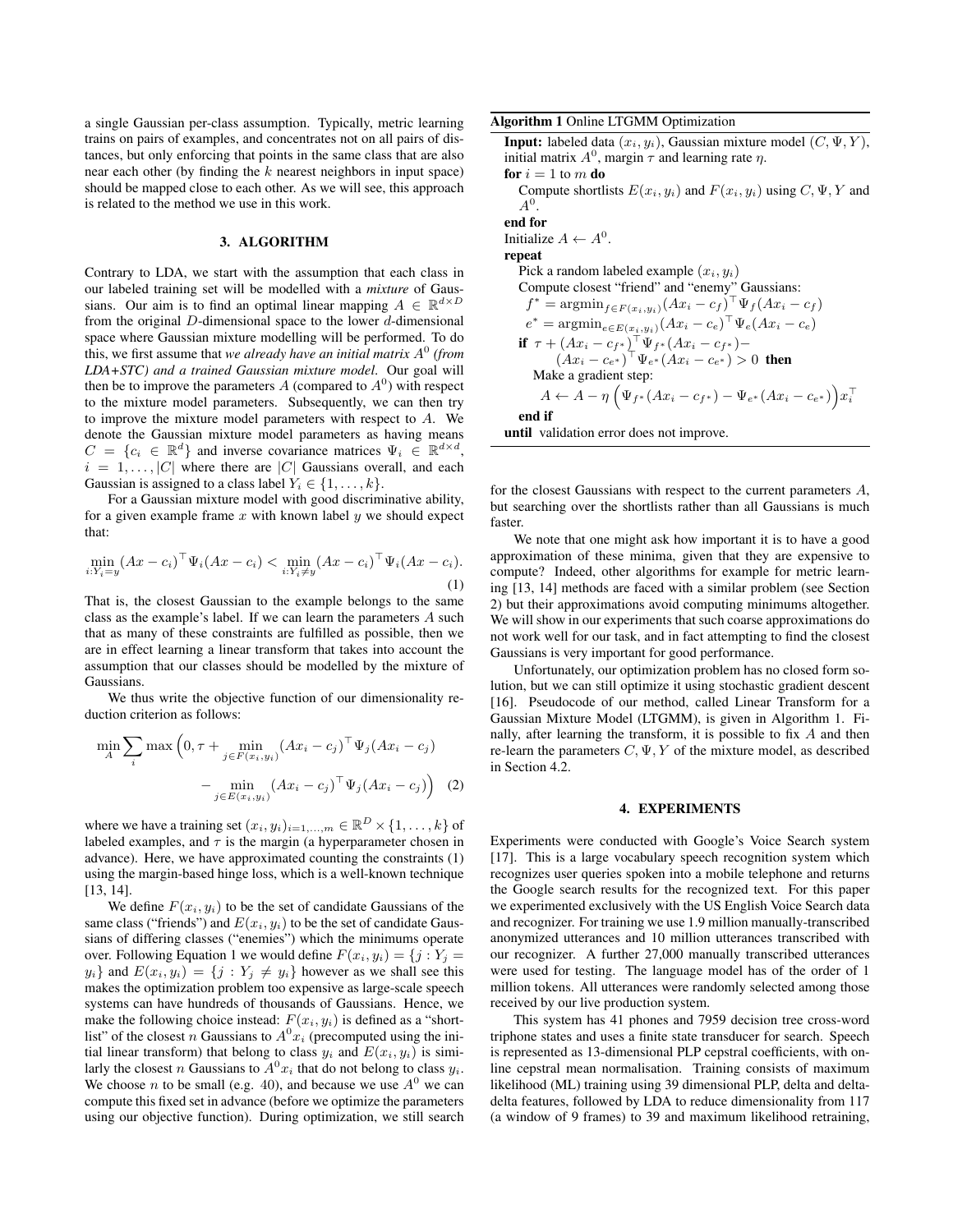| Method                        | State Error rate $(\% )$ |
|-------------------------------|--------------------------|
| LDA.                          | 60.05                    |
| <b>LTGMM</b>                  | 58.13                    |
| LTGMM - no min over $E(x, y)$ | 73.92                    |

Table 1. Context independent state classification error rates for original transform before and after training LTGMM with or without closest negative Gaussian selection. (7959 state model.)

with a global semi-tied covariance matrix transformation [6], followed by boosted maximum mutual information (BMMI) discriminative training [18].

Frame classification experiments with this model measured the error rate in assigning 10,000 speech frames, from an independent development set, to the 126 context-independent states, with ground truth given by forced alignment of the transcript. In testing, the projected frames were assigned to the most likely Gaussian and then labelled according to the context dependent state whose mixture model contained that Gaussian. Context dependent states were mapped to the corresponding context independent state.

In all experiments, LTGMM was initialized with the LDA projection.

## 4.1. Negative example selection

In a preliminary experiment, two methods of selecting the negative Gaussian were compared. Results are shown in Table 1. It was found that choosing the nearest negative example in Equation 2 was necessary to achieve reduction in the state classification rate. Choosing a random negative Gaussian from the shortlist failed to decrease the state classification error rate. Figure 1 shows the average state



Fig. 1. State classification error rate against training epoch (in millions) for a variety of  $(\eta, \tau)$  hyperparameter values.

classification rate evaluated periodically during training, for different values of  $\eta$  and  $\tau$ . In practice  $\eta = 10^{-6}$  and  $\tau = 10$  provided good results on the frame classification task. For these parameters a single machine can complete around  $450$  epochs per second, or  $10<sup>6</sup>$ epochs in 40 minutes. HLDA, with 200 iterations of gradient descent took over 4 hours on a similar machine.

Figure 2 shows the effect on the classification error for each state separately. The initial training is shown in the left-hand plot. All the states lie close to or below the line  $y = x$ , indicating that classification improves for all classes. However silence 98 is far below the line indicating that much of the net improvement is just from improving silence classification. After excluding silence from the



Fig. 2. Per-state state classification error counts before  $(x \text{ axis})$  and after  $(y \text{ axis})$  retraining with LTGMM. (left) training included silence frames. (right) training excluded silence frames.

| Method       | State Error rate $(\% )$ | WER  |
|--------------|--------------------------|------|
| I DA         | 60.05                    | 14.2 |
| <b>LTGMM</b> | 59.32                    | 14.1 |

Table 2. Word error rate results of training LTGMM using the 7959 state baseline model. No silence frames were used in LTGMM training.

training, we find that class 98 is still better classified. Table 2 shows state classification and word error rates for the original LDA transform and the LTGMM-trained transform after training without silence frames. The transform used was the one with minimum development set phone classification error rate. The development error rate was reevaluated for each model every few minutes during training. A small reduction is seen in both frame classification and word error rates.

# 4.2. Retraining

Although the LTGMM optimization is constructed to improve the linear projection with respect to the current acoustic model, having constructed the projection we can retrain the acoustic model. Figure 3 shows the training schemes that have been applied, with circled numbers showing the systems evaluated. The baseline ML + BMMI training is ①.

These experiments were carried out on a 10,068 state model trained similarly on 1.7M automatically transcribed utterances (about 1700 hours of speech) which allowed for a reasonable turnaround for retraining experiments. Word error rates are show in Table 3 for the full large vocabulary voice search task with decoding parameters tuned for maximum accuracy. For these experiments a new manually-transcribed 27,000 utterance (over 150,000 words) test-set and new language model were used that both matched the more recent training data.

With the 10,068-state model, a linear projection was trained with LTGMM as in the previous section and tested with the original model ③. In addition, a new set of Gaussian mixture models was trained using the same training procedure as was previously used after LDA (Viterbi ML training followed by BMMI) but using the LTGMM transform ④. This is contrasted with similar training after HLDA ②. All CD retraining started with the alignments from the CD model marked ∗ in Figure 3.

As can be seen from Table 3, as in the previous experiment, the LTGMM transform performs slightly better than the original LDA linear transform. After ML retraining with STC and discriminative